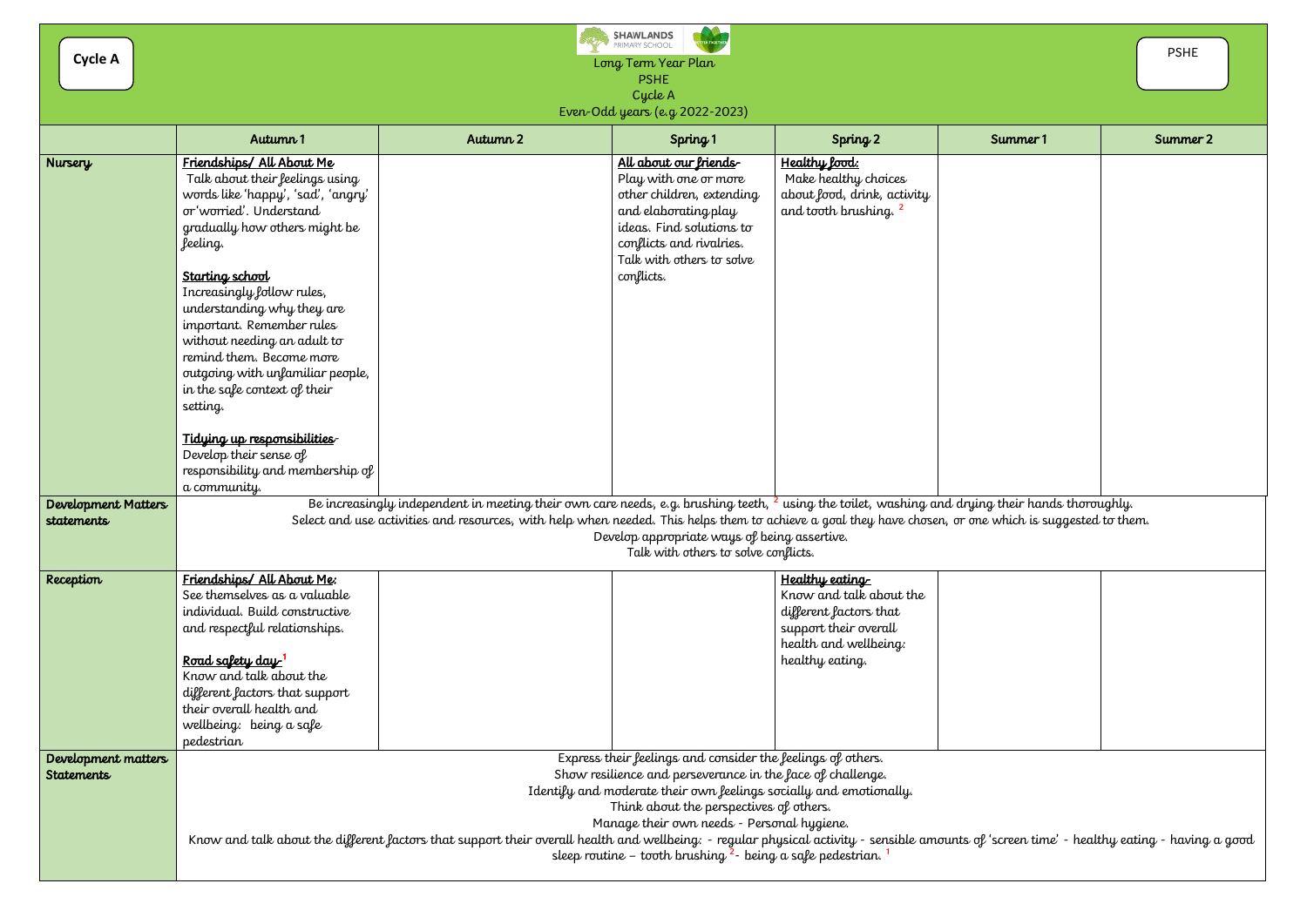| <i>*Early Learning</i><br>Goals                                                                                                                                  | *Show an understanding of their own feelings and those of others, and begin to regulate their behaviour accordingly.<br>*Set and work towards simple goals, being able to wait for what they want and control their immediate impulses when appropriate.<br>*Give focused attention to what the teacher says, responding appropriately even when engaged in activity, and show an ability to follow instructions involving several ideas or actions.<br>*Be confident to try new activities and show independence, resilience and perseverance in the face of challenge.<br>*Explain the reasons for rules, know right from wrong and try to behave accordingly.<br>*Manage their own basic hygiene and personal needs, including dressing, going to the toilet and understanding the importance of healthy food choices.<br>*Work and play cooperatively and take turns with others.<br>*Form positive attachments to adults and friendships with peers.<br>*Show sensitivity to their own and to others' needs. |                                                                                                                                                                      |                                               |                                            |                                        |                                                                                                                                                                                                                                |
|------------------------------------------------------------------------------------------------------------------------------------------------------------------|-------------------------------------------------------------------------------------------------------------------------------------------------------------------------------------------------------------------------------------------------------------------------------------------------------------------------------------------------------------------------------------------------------------------------------------------------------------------------------------------------------------------------------------------------------------------------------------------------------------------------------------------------------------------------------------------------------------------------------------------------------------------------------------------------------------------------------------------------------------------------------------------------------------------------------------------------------------------------------------------------------------------|----------------------------------------------------------------------------------------------------------------------------------------------------------------------|-----------------------------------------------|--------------------------------------------|----------------------------------------|--------------------------------------------------------------------------------------------------------------------------------------------------------------------------------------------------------------------------------|
| Year 1 and 2                                                                                                                                                     | Keeping / staying safe -<br>Road Safety <sup>1</sup><br>Keeping / staying healthy<br>Washing Hands                                                                                                                                                                                                                                                                                                                                                                                                                                                                                                                                                                                                                                                                                                                                                                                                                                                                                                                | Relationships -<br>Friendships<br>Fire Safety $-$<br>Hoax Calling<br>Being Responsible -<br>Water spillages                                                          | Feelings and Emotions-<br>Jealously           | Computer Safety -<br>Online Bullying       | Our World-<br>Growing our World        | Hazard Watch -<br>Is it safe to eat or drink?                                                                                                                                                                                  |
| Year 3 and 4                                                                                                                                                     | Keeping / Staying Safe -<br>Staying Safe (Leaning out of<br>Windows)<br>Keeping / Staying Healthy -<br>Medicine                                                                                                                                                                                                                                                                                                                                                                                                                                                                                                                                                                                                                                                                                                                                                                                                                                                                                                   | Growing and Changing -<br>Touch (discrete for Y3 only)<br>Growing and Changing -<br>Appropriate touch (discrete for Y4<br>only)<br>Being responsible -<br>Stealing   | Feelings and Emotions -<br>Grief              | Computer Safety -<br>Making Friends online | Our World -<br>Looking After our World | First Aid <sup>7</sup> -<br>Asthma and Anaphylactic<br>shock (Y4 discrete)<br>A World without<br>Judgement-<br>Introduction to Breaking<br>Down Barriers (Y3)<br><b>Breaking Down Barriers</b><br>(Y4)                         |
| Year 5 and 6                                                                                                                                                     | Keeping / Staying Safe-<br>Peer Pressure (covered also at<br>Crucial Crew)<br>Keeping / Staying Healthy -<br>Smoking (Y6 Science objective<br>and covered in DART sessions) 6                                                                                                                                                                                                                                                                                                                                                                                                                                                                                                                                                                                                                                                                                                                                                                                                                                     | Growing and Changing -<br>Puberty (discrete Y5 only)<br>Growing and Changing -<br>Conception (discrete for Y6 only)<br>Being Responsible -<br>Looking out for Others | Feelings and Emotions -<br>Anger <sup>8</sup> | Computer Safety -<br>Image Sharing         | The Working World $-$<br>Enterprise    | First Aid <sup>7</sup> -<br>Basic life support (Y5<br>discrete)<br>Head injuries and severe<br>bleeding (Y6 discrete)<br>Minor burns and scalds<br>(Y6 discrete)<br>A World Without<br>Judgement -<br>Inclusion and Acceptance |
| Data for children in<br>Barnsley that links to<br>$PSHE - \alpha$ reas that<br>drive our curriculum<br>and we need to<br>consider teaching in<br>further detail. | Children killed and seriously injured on the road.<br><sup>2</sup> 5 year olds with visibly obvious dental decay.<br><sup>3</sup> Under 18 conception rate.<br><sup>4</sup> Teenage mothers.<br><sup>5</sup> Admissions to hospital for alcohol specific conditions.<br>$^6$ Mothers smoking at the time of delivery.<br><sup>7</sup> A&E attendance.<br>$^8$ Hospital admissions as a result of self-harm.                                                                                                                                                                                                                                                                                                                                                                                                                                                                                                                                                                                                       |                                                                                                                                                                      |                                               |                                            |                                        |                                                                                                                                                                                                                                |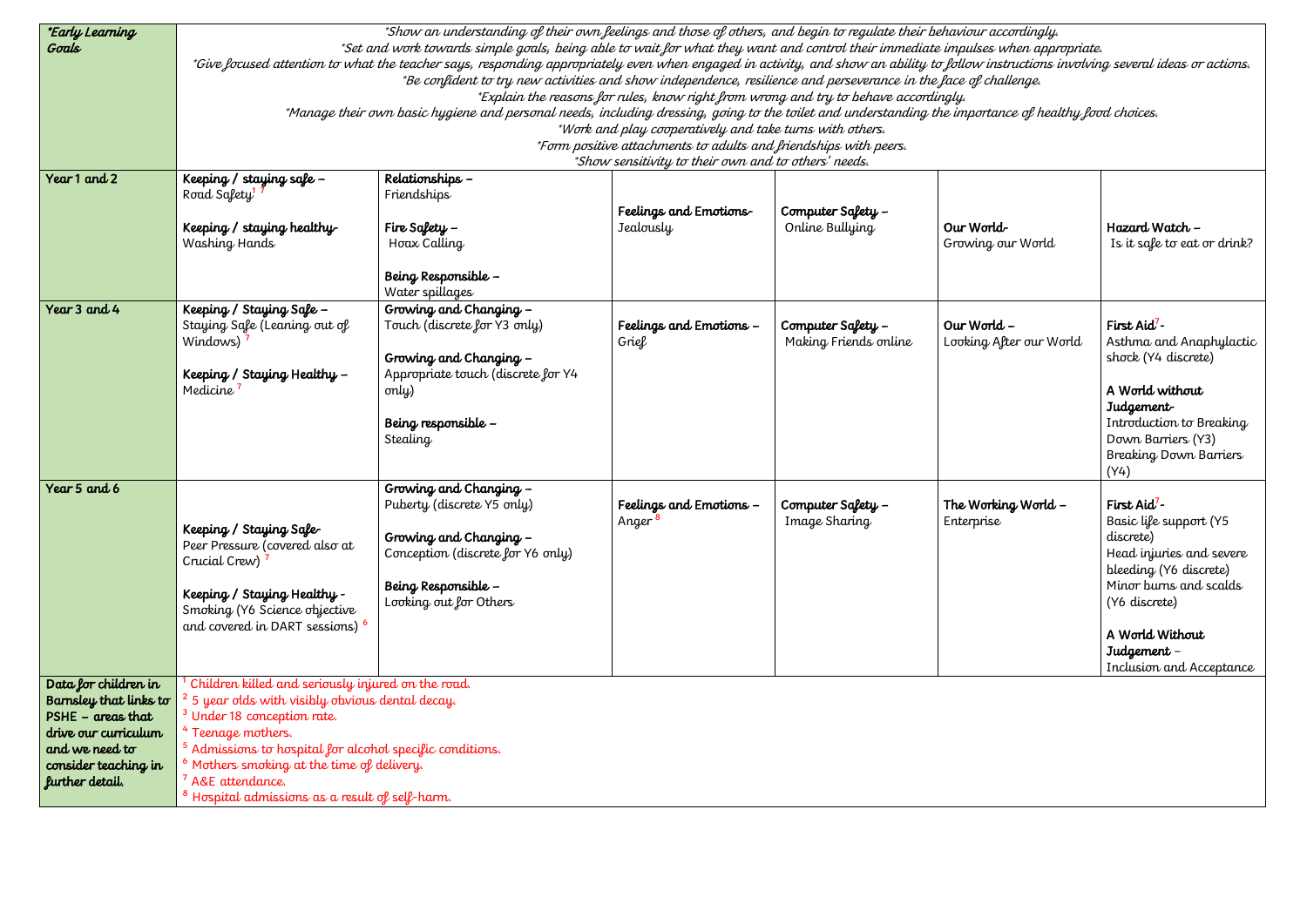| <b>Cycle B</b>                           |                                                                                                                                                                                                                                                                                                                                                                                                                                                                                                                                                                   |          | <b>SHAWLANDS</b><br>PRIMARY SCHOOL<br>Long Term Year Plan<br><b>PSHE</b><br>Cycle B                                                                                                                    |                                                                                                                                                 |          | <b>PSHE</b> |  |
|------------------------------------------|-------------------------------------------------------------------------------------------------------------------------------------------------------------------------------------------------------------------------------------------------------------------------------------------------------------------------------------------------------------------------------------------------------------------------------------------------------------------------------------------------------------------------------------------------------------------|----------|--------------------------------------------------------------------------------------------------------------------------------------------------------------------------------------------------------|-------------------------------------------------------------------------------------------------------------------------------------------------|----------|-------------|--|
|                                          | Autumn 1                                                                                                                                                                                                                                                                                                                                                                                                                                                                                                                                                          | Autumn 2 | Odd-Even years (e.g. 2021-2022)<br>Spring 1                                                                                                                                                            | Spring 2                                                                                                                                        | Summer 1 | Summer 2    |  |
| <b>Nursery</b>                           | Friendships/ All About Me<br>Talk about their feelings using<br>words like 'happy', 'sad',<br>'angry' or 'worried'. Understand<br>gradually how others might be<br>feeling.<br>Starting school<br>Increasingly follow rules,<br>understanding why they are<br>important. Remember rules<br>without needing an adult to<br>remind them. Become more<br>outgoing with unfamiliar<br>people, in the safe context of<br>their setting.<br>Tidying up responsibilities<br>Develop their sense of<br>responsibility and membership<br>of a community.                   |          | All about our friends<br>Play with one or more<br>other children, extending<br>and elaborating play<br>ideas. Find solutions to<br>conflicts and rivalries.<br>Talk with others to solve<br>conflicts. | Healthy lood:<br>Make healthy choices<br>about food, drink, activity<br>and tooth brushing. <sup>2</sup>                                        |          |             |  |
| Development Matters<br><b>statements</b> | Be increasingly independent in meeting their own care needs, e.g. brushing teeth, $^2$ using the toilet, washing and drying their hands thoroughly.<br>Select and use activities and resources, with help when needed. This helps them to achieve a goal they have chosen, or one which is suggested to them.<br>Develop appropriate ways of being assertive.<br>Talk with others to solve conflicts.                                                                                                                                                             |          |                                                                                                                                                                                                        |                                                                                                                                                 |          |             |  |
| Reception                                | Friendships/ All About Me:<br>See themselves as a valuable<br>individual. Build constructive<br>and respectful relationships.<br><u>Road safety day '</u><br>Know and talk about the<br>different factors that support<br>their overall health and<br>wellbeing: being a safe<br>pedestrian                                                                                                                                                                                                                                                                       |          |                                                                                                                                                                                                        | <u>Healthy eating</u><br>Know and talk about the<br>different factors that<br>support their overall<br>health and wellbeing:<br>healthy eating. |          |             |  |
| Development matters<br><b>Statements</b> | Express their feelings and consider the feelings of others.<br>Show resilience and perseverance in the face of challenge.<br>Identify and moderate their own feelings socially and emotionally.<br>Think about the perspectives of others.<br>Manage their own needs - Personal hygiene.<br>Know and talk about the different factors that support their overall health and wellbeing: - regular physical activity - sensible amounts of 'screen time' - healthy eating - having a good<br>sleep routine - tooth brushing <sup>2</sup> - being a safe pedestrian. |          |                                                                                                                                                                                                        |                                                                                                                                                 |          |             |  |

|                                                                      | <b>PSHE</b> |  |  |  |  |
|----------------------------------------------------------------------|-------------|--|--|--|--|
| mer 1                                                                | Summer 2    |  |  |  |  |
|                                                                      |             |  |  |  |  |
|                                                                      |             |  |  |  |  |
| their hands thoroughly.<br>which is suggested to them.               |             |  |  |  |  |
|                                                                      |             |  |  |  |  |
| $\mathop{\sf screen}$ time' - healthy eating - having a good $\big $ |             |  |  |  |  |